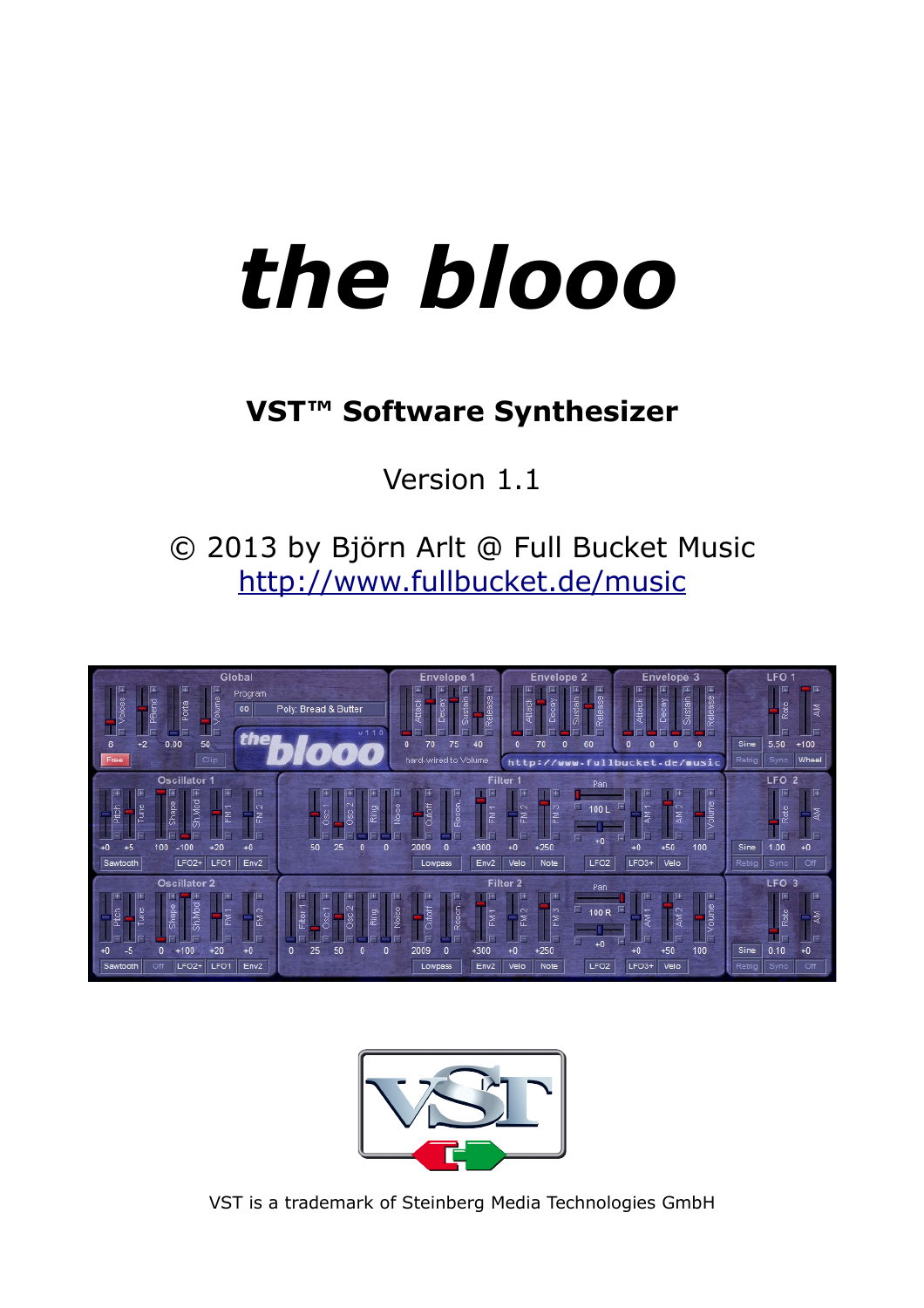## **Table of Contents**

| Introduction2<br>What's New With Version 1.1?2 |  |
|------------------------------------------------|--|
| Architecture3                                  |  |
|                                                |  |
|                                                |  |
| Modulation Sources5                            |  |
|                                                |  |
|                                                |  |
|                                                |  |
|                                                |  |
|                                                |  |
|                                                |  |
|                                                |  |
|                                                |  |
| Frequently Asked Questions9                    |  |
|                                                |  |

# **Introduction**

The *blooo* is a VST™2.4 polyphonic software synthesizer plug-in based on the classic subtractive synthesis architecture. It is written in native C++ code for high performance even on "lighter" systems. The main features are:

- Up to 64 voices polyphony including portamento
- Two band-limited oscillators including Ring modulation and Soft/Hard sync
- Four oscillator waveforms (sawtooth, pulse, sawpulse, sine) with shape control
- Additional white noise generator
- Two multi-mode four-pole filters (lowpass, highpass, bandpass, allpass, phaser) with resonance and panorama control
- Three envelopes (ADSR) with exponential slopes
- Three low frequency oscillators (LFOs) with tempo synchronization
- Plug-in comes in 32 bit and 64 bit versions
- Fully compatible with SM Pro Audio's V-Machine*™*

# **What's New With Version 1.1?**

Version 1.1 of the *blooo* is fully compatible with the previous version 1.0; it should be safe to replace the old plug-in with the new one.

- 64 bit version is now available
- Improved internal processing architecture
- Double precision audio processing
- Polyphony increased from 32 to 64 voices
- Additional Soft sync option is now available
- Fixed Zipper noise issue
- 19 new presets added
- Re-skinned UI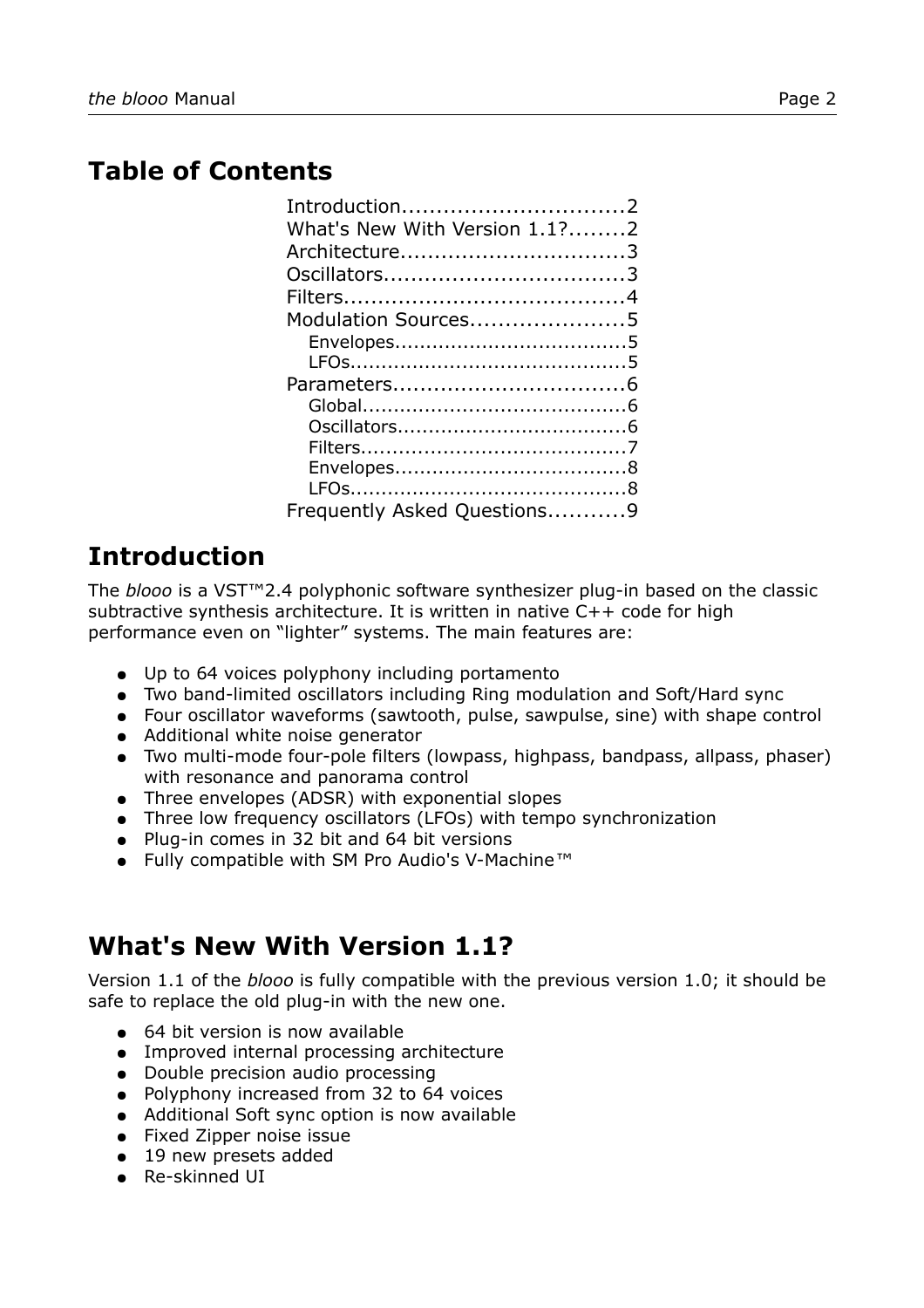## **Architecture**



Each voice of the *blooo* features two oscillators feeding a Ring modulator. The individual outputs of the oscillators, the Ring modulator, and an additional white noise generator are sent to the input mixers of two multi-mode filters; furthermore, Filter 2 can receive the output of Filter 1. The filter outputs are routed to two individual amplifiers with panorama control which are connected to the main stereo output bus.

Aside from the audio modules, the *blooo* has three envelopes and three LFOs for modulation purposes.

# **Oscillators**

The oscillators of the *blooo* feature four different waveforms: *Sawtooth*, *Pulse*, *Sawpulse* (a mixture of sawtooth and pulse), and *Sine*. The shape of the the waveforms can be modulated by any unipolar modulation source (see below); in case of the pulse waveform, this is equivalent to pulse width modulation.

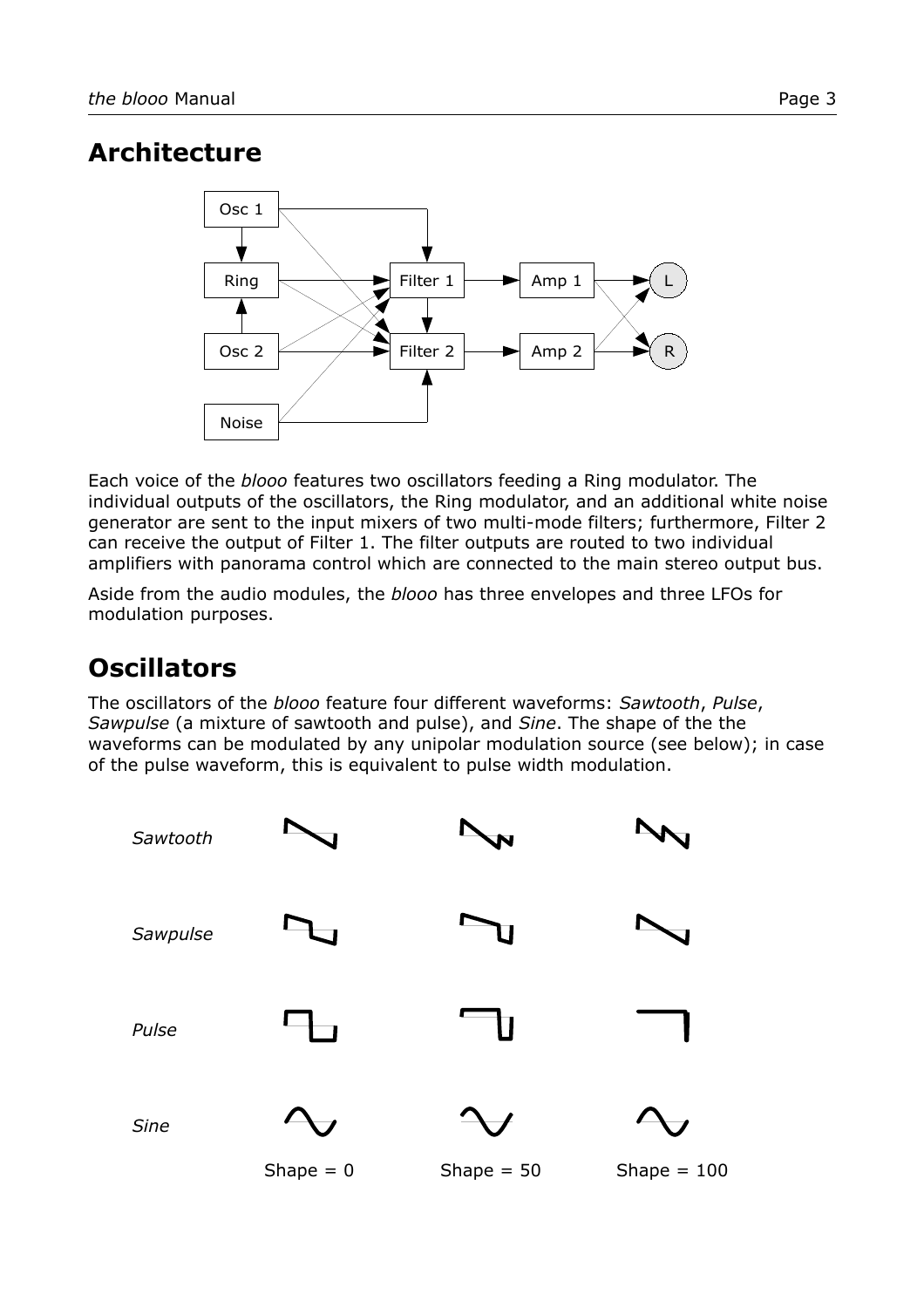Note that *Sawtooth* with a shape value of 100 equals a mixture of a sawtooth wave and an additional sawtooth wave transposed by one octave. For *Sine* the shape value controls the phase of the sine waveform only.

On a new note event, digital oscillators typically start at the same initial phase angle of the waveform (e.g. the zero-crossing of a sawtooth's rising edge) while classic analog oscillators do not; they are "running free" (which means they are still oscillating even if no note is played). The *blooo* will emulate this behaviour when the *Free* parameter in the Global section is turned on.

The frequencies of both oscillators can be modulated independently by two different modulation sources (unipolar or bipolar). Furthermore, Oscillator 2 features Soft and Hard sync (the phase angle of it's waveform will be inverted or reset whenever Oscillator 1 has finished a complete waveform cycle) to create rich harmonic spectra.

## **Filters**

Each of the two filters of the *blooo* can be divided into three sections: input mixer, filter stage, and output amplifier. The input mixer accumulates the output signals of Oscillator 1 and 2, the Ring modulator (output of Oscillator 1 multiplied by the output of Oscillator 2), and a white noise generator. Furthermore, Filter 2 can also add the the output of Filter 1's filter stage.

From the input mixer the signal is sent to a four-pole filter stage of selectable mode: *Lowpass*, *Highpass*, *Bandpass*, *Allpass* and *Phaser* (*Allpass* added to the input mixer's output). The filter stage may also be bypassed (i.e. the input mixer signal is routed directly to the output amplifier) or even turned off completely.

The *Cutoff* parameter adjusts the cutoff or center frequency of the filter stage. Like the oscillators, the cutoff/center frequency can be modulated independently by three modulation sources. *Resonance* controls the amount of feedback from the output to the input of the filter stage. If *Resonance* is set to a value near 100 the filter will start to self-oscillate.

The output of the filter stage is sent to an amplifier section with stereo panorama control which can be modulated by a unipolar or bipolar source. The output volume is controlled by the *Volume* parameter, the output signal of Envelope 1, and two optional unipolar modulation sources. Note that Envelope 1 is hard-wired to the amplifiers of both filters.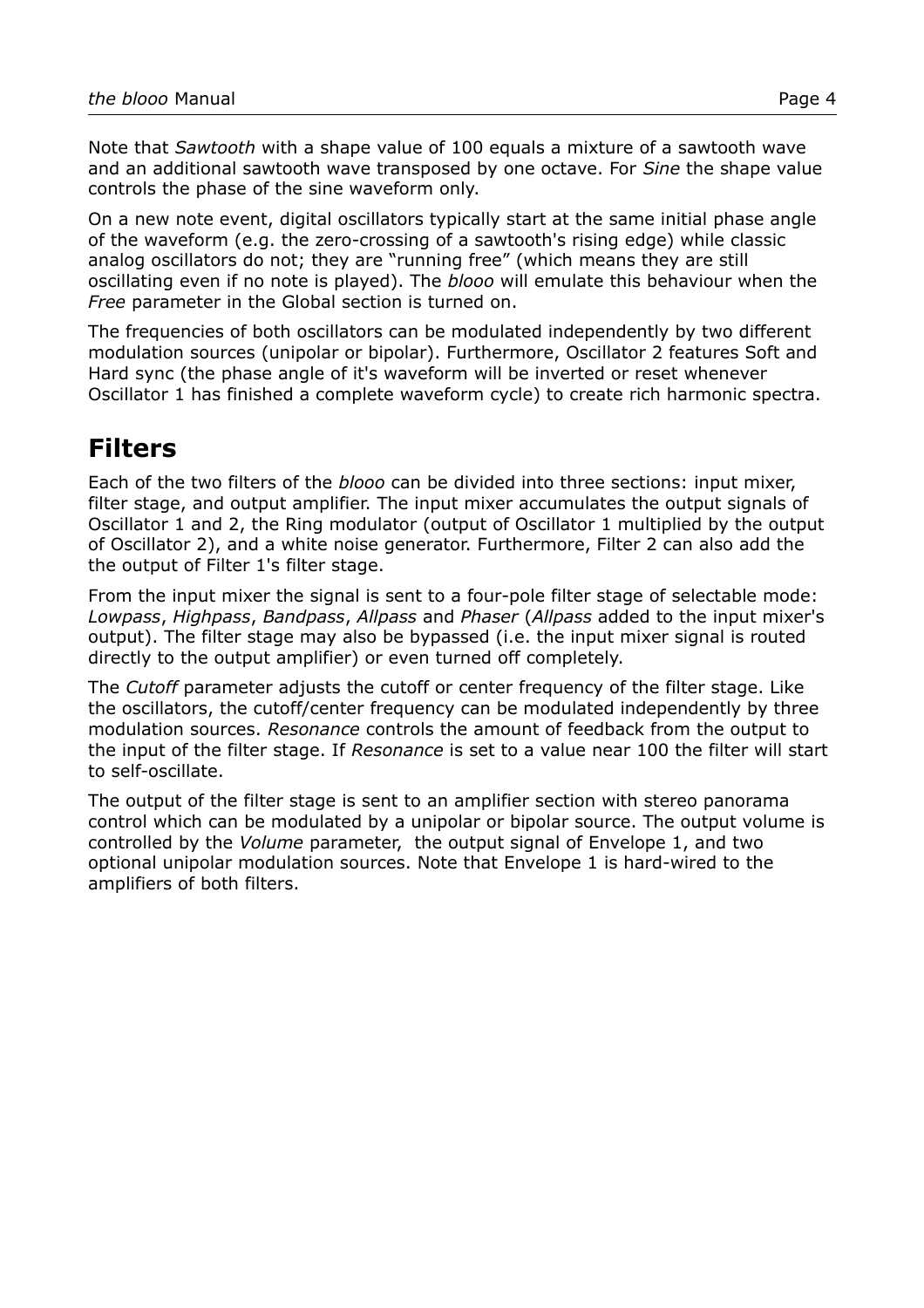# **Modulation Sources**

The *blooo*'s oscillator/filter frequencies, waveform shapes, amplitudes etc. can be modulated by various modulation sources. Sources that produce a control signal of positive values only (including zero) are called *unipolar* while sources producing either positive or negative values are called *bipolar*. The following table lists the available modulation sources and their polarity.

| source           | polarity | description                                                |
|------------------|----------|------------------------------------------------------------|
| Off              | unipolar | constant value 0                                           |
| Оn               | unipolar | constant value 1                                           |
| $LFO1+$          | unipolar | output of LFO1 ranging from 0 to 1                         |
| $LFO2+$          | unipolar | output of LFO2 ranging from 0 to 1                         |
| $LFO3+$          | unipolar | output of LFO3 ranging from 0 to 1                         |
| Env1             | unipolar | output of envelope 1 ranging from 0 to 1                   |
| Env2             | unipolar | output of envelope 2 ranging from 0 to 1                   |
| Env3             | unipolar | output of envelope 3 ranging from 0 to 1                   |
| Velo             | unipolar | MIDI note velocity                                         |
| Note+            | unipolar | MIDI note value                                            |
| $Pbnd+$          | unipolar | MIDI pitch bend wheel (value at center<br>position is 0.5) |
| Wheel            | unipolar | MIDI modulation wheel                                      |
| LFO <sub>1</sub> | bipolar  | output of LFO1 ranging from -1 to 1                        |
| LFO <sub>2</sub> | bipolar  | output of LFO2 ranging from -1 to 1                        |
| LFO <sub>3</sub> | bipolar  | output of LFO3 ranging from -1 to 1                        |
| <b>Note</b>      | bipolar  | MIDI note (value at C3 is 0)                               |
| PBend            | bipolar  | MIDI pitch bend wheel (value at center<br>position is 0)   |

#### **Envelopes**

The three envelopes of the *blooo* are standard ADSR generators with exponential slopes as featured in classic analog synthesizers. Envelope 1 is hard-wired to the filter amplifiers and directly controls the overall amplitude contour.

#### **LFOs**

The three low frequency oscillators (LFOs) generate a periodic control signal from 0 to 100 Hz or can be tempo-synchronized to the host. Six waveforms are available: *Sine*, *Square*, *Saw Up* (rising sawtooth), *Saw Dn* (falling sawtooth), *S/H* (Sample and Hold, i.e. random values), and *3-Step* ("stair"-shaped waveform with three steps). The *Retrig* parameter controls whether the LFO is restarted for each new note or is "running free" (similar to the Free Run mode of the oscillators).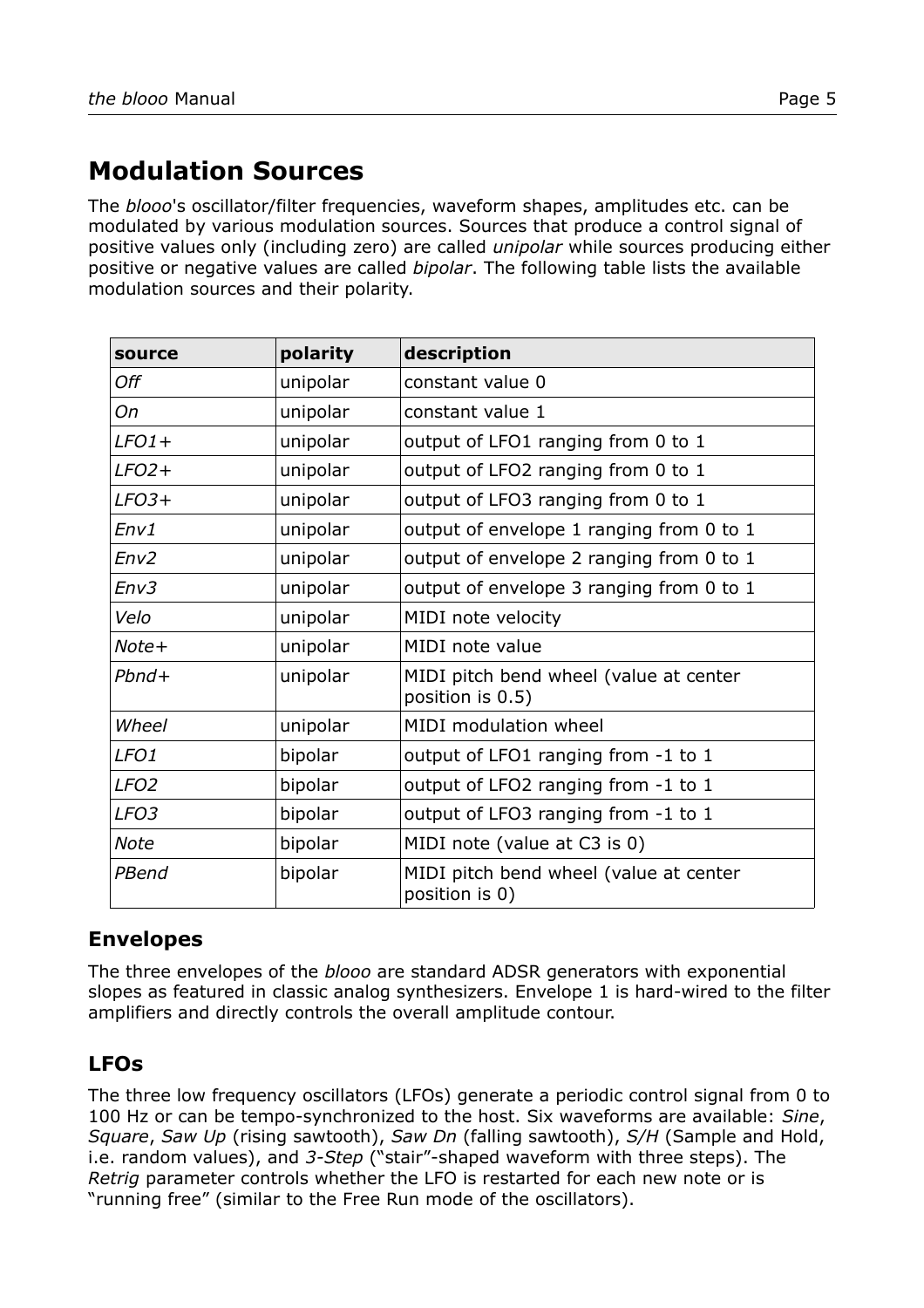It is possible to modulate the magnitude of the LFO's output by any unipolar modulation source (even by the LFO itself). This can be used to control the LFO via the modulation wheel or to create complex modulation signals, "magic vibrato" effects, etc.

## **Parameters**

#### **Global**

| parameter     | description                                                                                                                                                                                                                     |
|---------------|---------------------------------------------------------------------------------------------------------------------------------------------------------------------------------------------------------------------------------|
| <b>Voices</b> | number of polyphonic voices (up to 64)                                                                                                                                                                                          |
| PBend         | maximum pitch bend amount ( $\pm$ 24 semitones) of the oscillators                                                                                                                                                              |
| Porta         | portamento time (0 to 5 seconds)                                                                                                                                                                                                |
| Volume        | the overall volume                                                                                                                                                                                                              |
| Free          | Free Run mode: when a new note event occurs, Free controls<br>whether the oscillators start at the beginning of the wave form<br>(typical for "digital" oscillators) or are "running free" (like classic<br>analog oscillators) |
| Clip          | controls whether the overall output is unlimited or clipped to<br>unity (tanh clipping function)                                                                                                                                |

#### **Oscillators**

| parameter                  | description                                                                                                      |
|----------------------------|------------------------------------------------------------------------------------------------------------------|
| Waveform                   | four types are available: Sawtooth, Pulse, SawPulse, and Sine                                                    |
| Pitch                      | the relative pitch $(\pm 24$ semitones)                                                                          |
| Tune                       | fine tuning of the oscillator $(\pm 1)$ semitone)                                                                |
| <b>Shape</b>               | waveform shape control; for <i>Pulse</i> this is equivalent to pulse<br>width                                    |
| Sh.Mod                     | amount of waveform shape modulation                                                                              |
| Sh.Mod<br><i>Source</i>    | the source of the shape modulation; this can be any unipolar<br>modulation source (see Modulation Sources below) |
| <b>FM1 / FM2</b>           | amount of frequency modulation                                                                                   |
| <b>FM1 / FM2</b><br>Source | the source of the frequency modulation; this can be any<br>modulation source (see Modulation Sources below)      |
| Sync                       | controls whether Oscillator 2 is synchronized to Oscillator 1 (Off,<br>Soft, Hard)                               |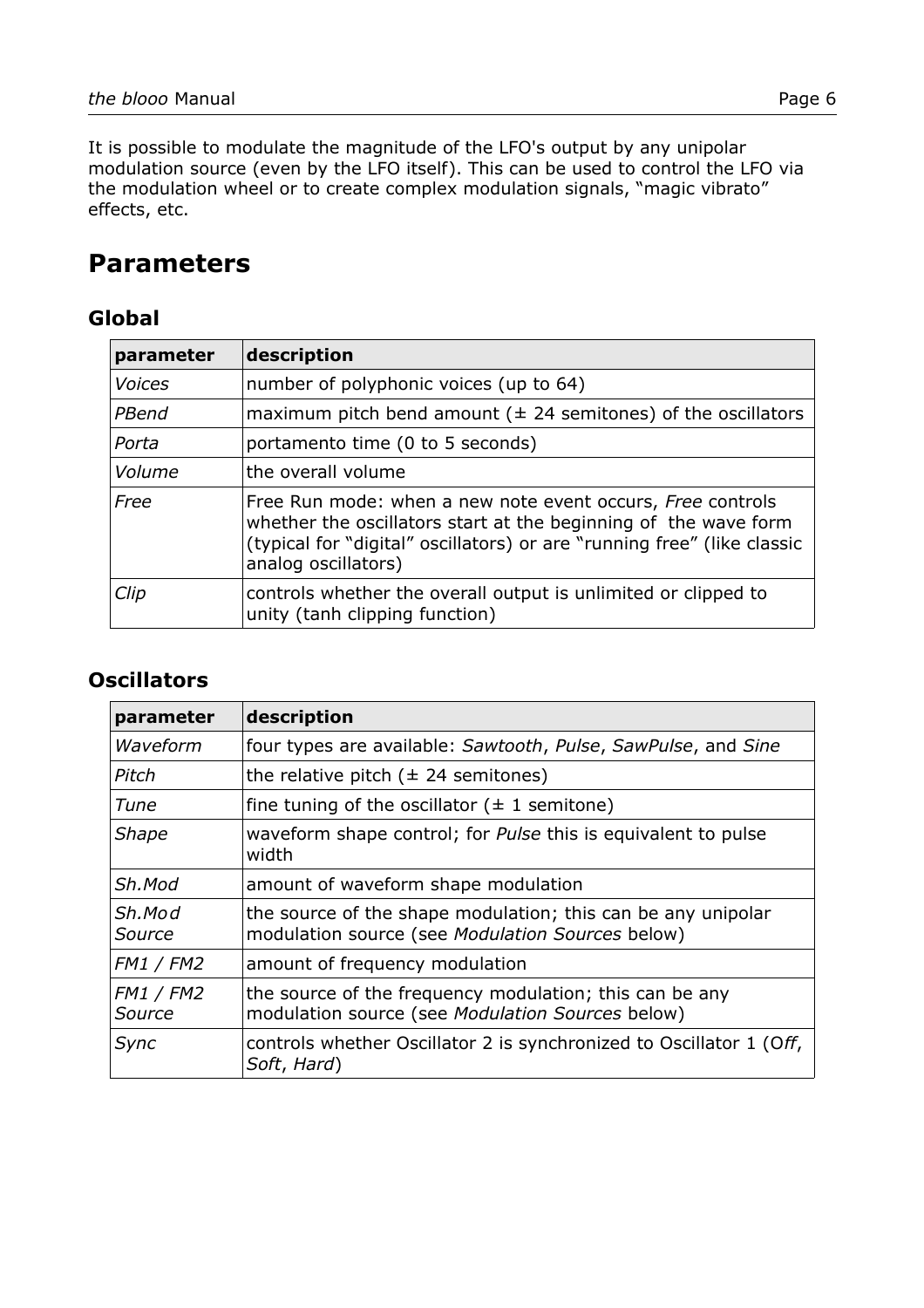#### **Filters**

| parameter            | description                                                                                                                                                                                                                                                                                                                                            |
|----------------------|--------------------------------------------------------------------------------------------------------------------------------------------------------------------------------------------------------------------------------------------------------------------------------------------------------------------------------------------------------|
| Osc 1                | filter input mixer: level of Oscillator 1                                                                                                                                                                                                                                                                                                              |
| Osc 2                | filter input mixer: level of Oscillator 2                                                                                                                                                                                                                                                                                                              |
| Ring                 | filter input mixer: level of Ring modulation (Oscillator 1 /<br>Oscillator 2)                                                                                                                                                                                                                                                                          |
| <b>Noise</b>         | filter input mixer: level of white noise generator                                                                                                                                                                                                                                                                                                     |
| Filter 1             | filter input mixer: level of Filter 1                                                                                                                                                                                                                                                                                                                  |
| Filter mode          | Off:<br>the filter is switched off<br>the filter's input is directly routed to the filter's<br>Bypass:<br>output<br>4 pole lowpass filter<br>Lowpass:<br>4 pole highpass filter<br>Highpass:<br>Bandpass:<br>4 pole bandpass filter<br>Allpass:<br>4 pole allpass filter<br>Phaser:<br>4 pole allpass filter (output mixed with the filter's<br>input) |
| Cutoff               | cutoff or center frequency of the filter                                                                                                                                                                                                                                                                                                               |
| Resonance            | feedback amount of the filter; high values will cause self-<br>oscillation                                                                                                                                                                                                                                                                             |
| FM1 to FM3           | amount of cutoff frequency modulation                                                                                                                                                                                                                                                                                                                  |
| FM1 to FM3<br>Source | the source of the cutoff frequency modulation; this can be any<br>modulation source (see Modulation Sources below)                                                                                                                                                                                                                                     |
| Pan                  | stereo position (panorama) of the filter output                                                                                                                                                                                                                                                                                                        |
| Pan<br>Modulation    | amount of panorama modulation                                                                                                                                                                                                                                                                                                                          |
| Pan Source           | the source of the panorama modulation; this can be any<br>modulation source (see Modulation Sources below)                                                                                                                                                                                                                                             |
| AM1 / AM2            | amount of amplitude modulation                                                                                                                                                                                                                                                                                                                         |
| AM1 / AM2<br>Source  | the source of the amplitude modulation; this can be any unipolar<br>modulation source (see Modulation Sources below)                                                                                                                                                                                                                                   |
| Volume               | filter output volume                                                                                                                                                                                                                                                                                                                                   |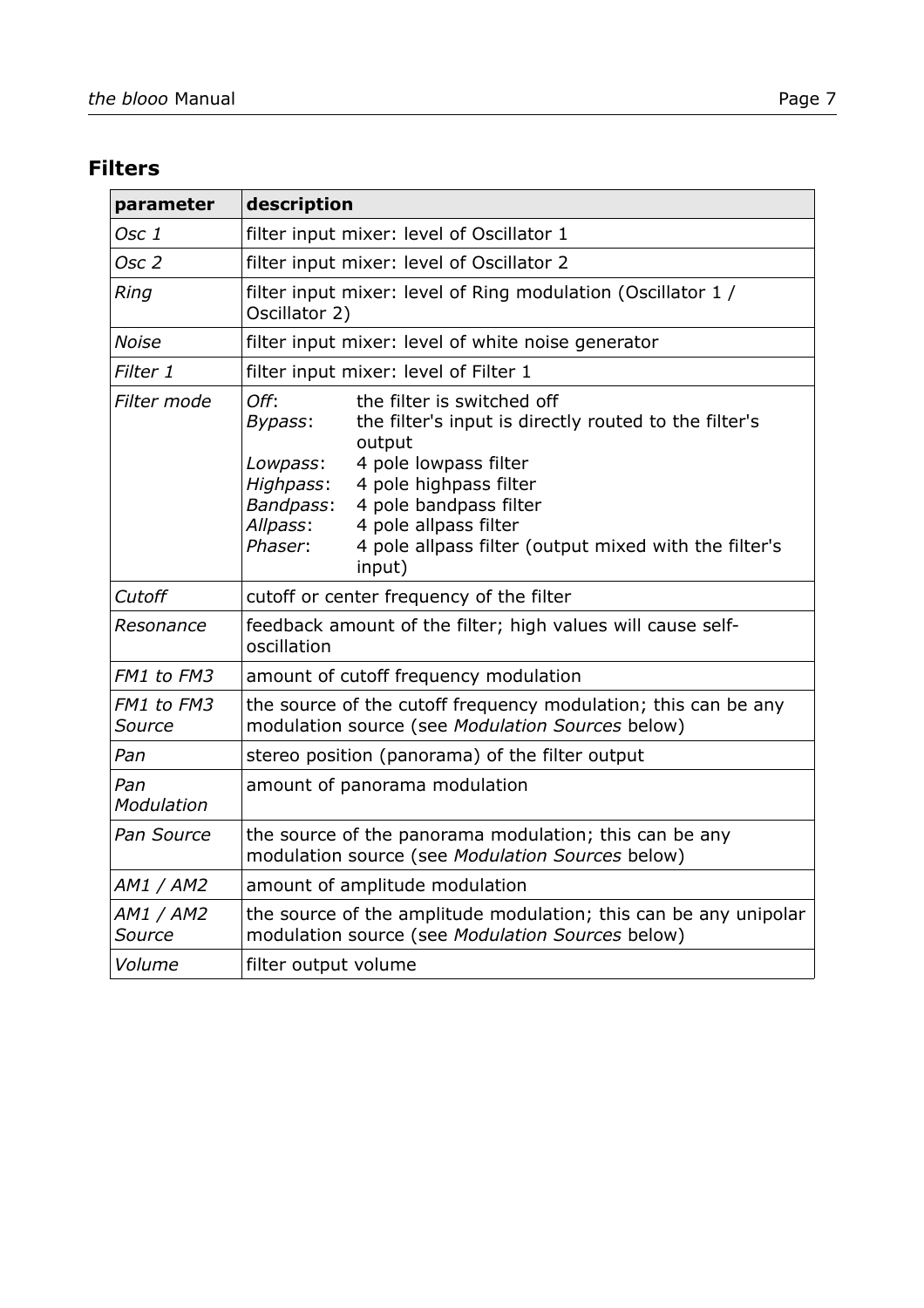## **Envelopes**

| parameter     | description                   |
|---------------|-------------------------------|
| <b>Attack</b> | attack time of the envelope   |
| Decay         | decay time of the envelope    |
| Sustain       | sustain level of the envelope |
| Release       | release time of the envelope  |

### **LFOs**

| parameter | description                                                                                                                                                                                        |
|-----------|----------------------------------------------------------------------------------------------------------------------------------------------------------------------------------------------------|
| Waveform  | six types are available: Sine, Square, Saw Up (rising sawtooth),<br>Saw Dn (falling sawtooth), S/H (Sample and Hold, i.e. random<br>values), and 3-Step ("stair"-shaped waveform with three steps) |
| Retrig    | when a new note event occurs, Retrig controls whether the LFO<br>starts at the beginning of the wave form or is "running free"<br>(similar to the Free control for the audio oscillators)          |
| Rate      | rate or speed of the LFO (in Hertz or note lengths)                                                                                                                                                |
| Sync      | controls whether the LFO is synchronized to the host tempo                                                                                                                                         |
| AМ        | amount of amplitude (output level) modulation                                                                                                                                                      |
| AM Source | the source of the amplitude modulation; this can be any unipolar<br>modulation source (see Modulation Sources below)                                                                               |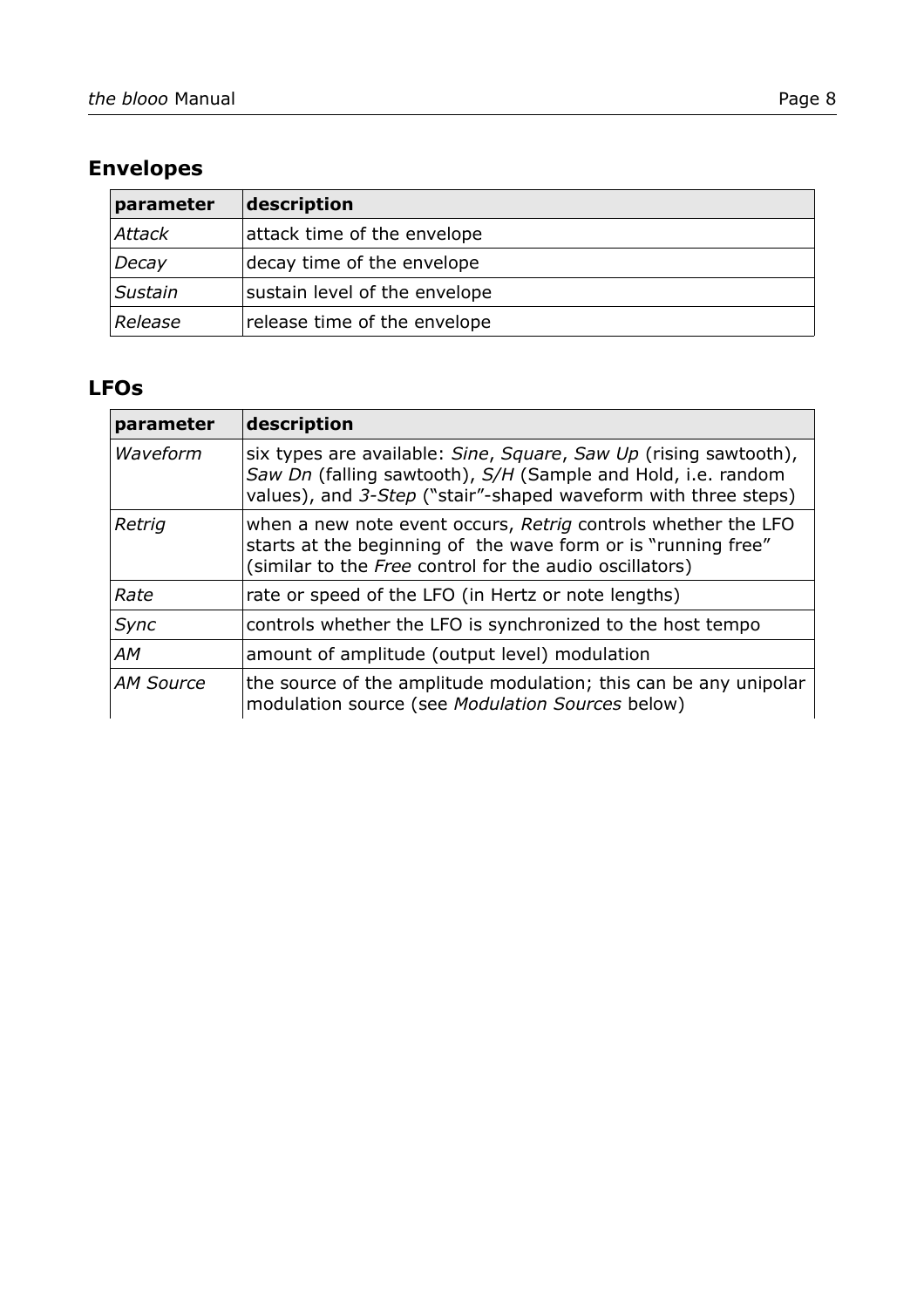# **Frequently Asked Questions**

#### *How do I install the* **blooo** *(32 bit version)?*

Just copy the file blooo.dll from the ZIP archive you have downloaded to your system's or favorite DAW's VST plug-in folder. Your DAW should automatically register the *blooo* VST plug-in the next time you start it.

#### *How do I install the* **blooo** *(64 bit version)?*

Just copy the file blooo64.dll from the ZIP archive you have downloaded to your system's or favorite DAW's VST plug-in folder. Your DAW should automatically register the *blooo* VST plug-in the next time you start it.

Note: You may have to remove any existing (32 bit) blooo.dll from your VST plug-in folder or else your DAW may screw the versions up...

#### *How do I install the* **blooo** *on the V-Machine?*

First of all: Make sure that you have installed the latest V-Machine firmware and VFX software (available from [www.smproaudio.com\)](http://www.smproaudio.com/). The *blooo* is known to work with version 2.0.20101204. :-)

Second: I will not take any responsibility if the following install procedure does not work for you, corrupts or damages your V-Machine, or bores you! :-P

Third: I do have a V-Machine and tested the *blooo* against it. Have faith! ;-)

Now to the point: Export the contents of the ZIP archive to a temporary folder on your PC/Mac, run the VFX software, and import the blooo.dll plug-in from this folder; the VFX software will automatically select a wizard file. Magic! ;-)

Finally, create a preset for your V-Machine using the *blooo* and you're done!

#### *What is the VST plug-in ID of the* **blooo***?*

The ID is **1 r 7 6** .

#### *How can I decrease the* **blooo***'s CPU load?*

Always try this:

- If you don't need one of the two filters, set it's mode to *Off*.
- If you don't need Ring modulation, set both *Ring* parameters of the filter input mixers to zero.

Whenever it does not degrade the *sound* you need, try this:

- Reduce polyphony, i.e. the number of voices.
- Turn of Free Run mode of the oscillators.
- Turn of tempo-synchronization of the LFOs.